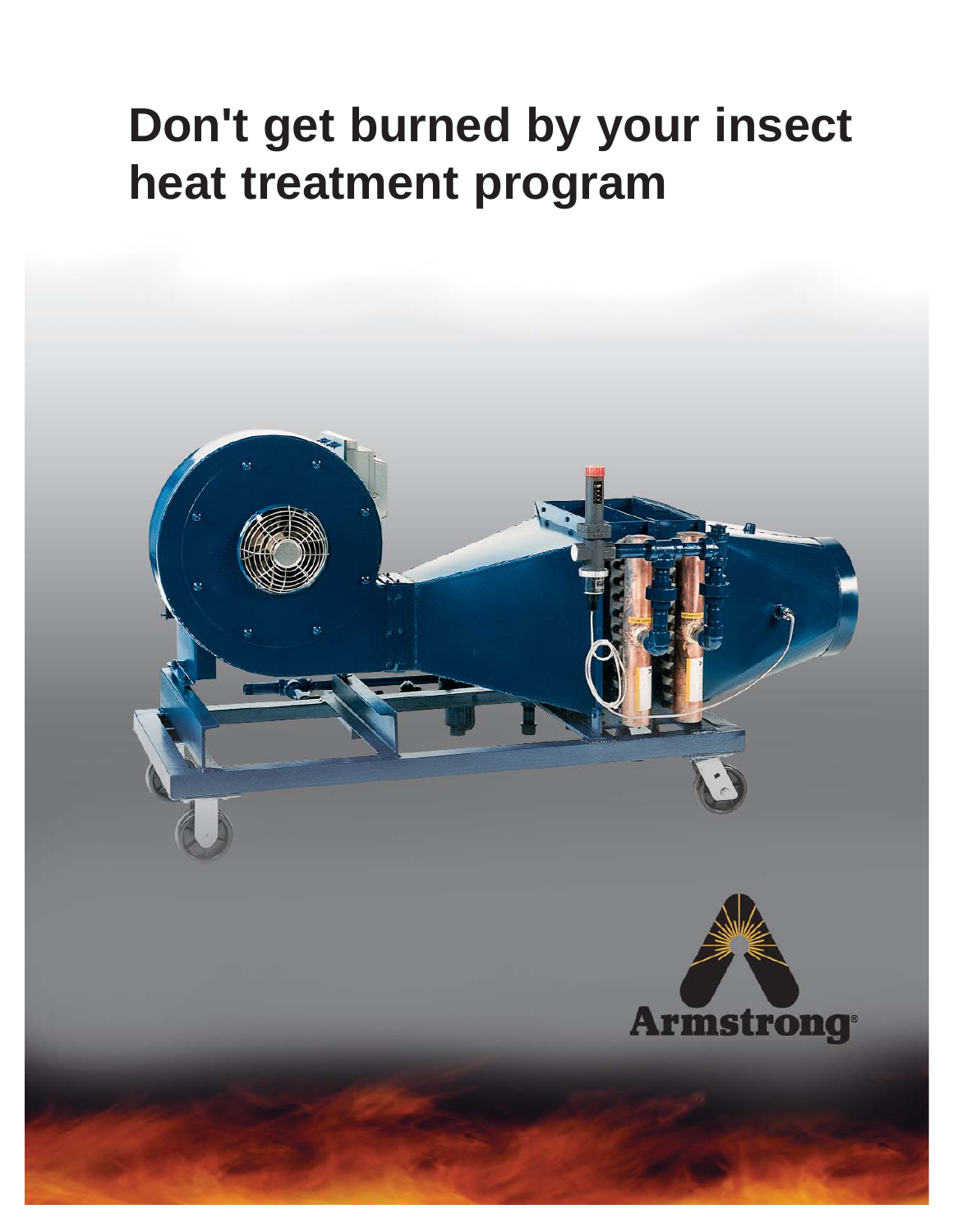

Although heat treatment is a commonly accepted method of integrated pest management - successfully performed by major food and grain-processing companies for the past 40 years - not all heat-generating options offer the same proven benefits. Of the three primary heat-generating options - electric-resistance, natural gas/liquid propane, and steam - only steam offers the safety, reliability, flexibility and control you demand.

### **Electric-Resistance**

Electric-resistance may be a viable alternative when treating smaller spaces with very targeted treatment areas, however, in larger, more complex applications, electric resistance requires prohibitive wiring and power demands. Additionally, electric-resistance heat generation presents an increased risk of fire or explosion.

### **Natural Gas and Liquid Propane**

Natural gas and liquid propane direct fired heaters also present increased risks for fire and explosion. In addition natural gas and propane carry effects of carbon monoxide and moisture, which can limit the effectiveness of this method, since elevated temperature and low humidity are required to kill insects.

### **Armstrong Steam Heat Treat Solution**

An Armstrong steam-generated heat treatment solution is not only a safer heat generating option, it also provides greater temperature control during the heat-up and cooldown periods, and it is a very dry heat source, which provides an optimal environment for insect eradication.

There's more to implementing an effective insect heat treatment solution than simply raising the building temperature. Armstrong's insect heat treat system delivers controlled heat-up and cool-down cycles, and provides a consistent, low-humidity heat source during the cook phase. This improves efficacy, helps eliminate the risk of structural damage to your storage and processing areas, and the potential for damage to sensitive equipment or electronic components in the treatment area.

What's more, properly locating and mounting heaters for wall or ceiling installations, as well as selecting locations for portable heaters, is critical to a successful heat treatment program. If a heat treatment system is not properly designed and configured, some areas may not reach the critical sustained heating level of 125-140-degrees Fahrenheit. When a consistent, desired temperature is not achieved insects are allowed to survive -- requiring the process be repeated or alternative pest control methods deployed.

With a wide selection of heater sizes and configurations available, and the know-how to ensure they are properly configured, Armstrong's insect heat treatment system ensures maximum coverage in bins, silos, and hard-toaccess storage and processing areas.

|                                                 | <b>Able to Control Heat-up</b><br>& Cool Down Cycles | <b>Risk of Fire Due to High</b><br><b>Element Temperature</b><br>and/or Combustion | <b>Low Humidity</b><br><b>Heat Source</b> | <b>Variable Size Heat Sources</b><br><b>Available for Maximum</b><br>Coverage | <b>Ability to Remotely</b><br><b>Control and</b><br><b>Monitor Heater</b> |
|-------------------------------------------------|------------------------------------------------------|------------------------------------------------------------------------------------|-------------------------------------------|-------------------------------------------------------------------------------|---------------------------------------------------------------------------|
| Electric<br>Resistance                          |                                                      |                                                                                    |                                           |                                                                               |                                                                           |
| Natural Gas and<br><b>Liquid Propane</b>        |                                                      |                                                                                    |                                           |                                                                               |                                                                           |
| <b>Steam Generated</b><br><b>Heat Treatment</b> |                                                      |                                                                                    |                                           |                                                                               |                                                                           |



**Armstrong Unit Heater Installation**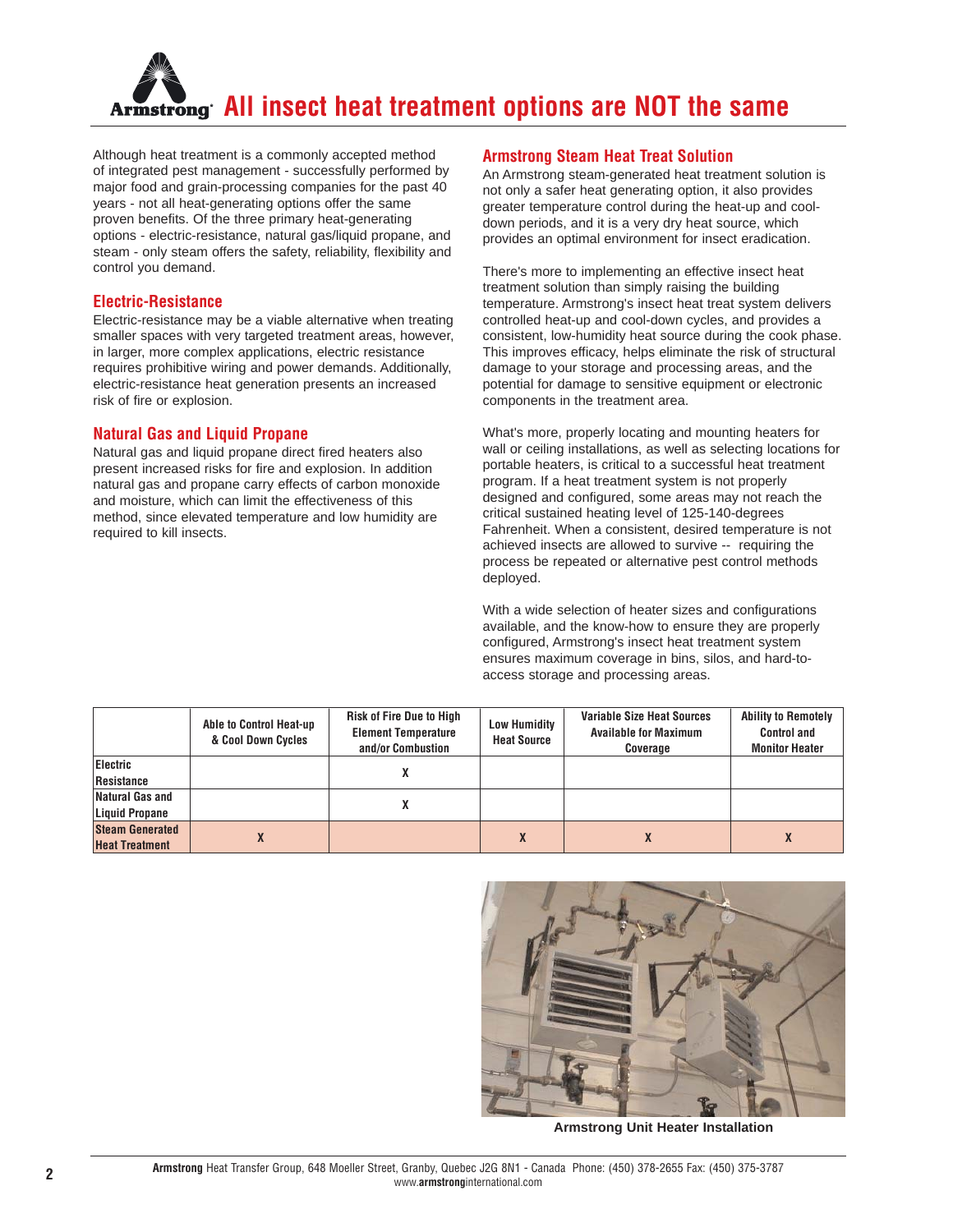



Whether you're looking for a portable or stationary system; or whether you're looking to buy and install; lease; or rent, Armstrong has the system configuration, knowledge and terms to make switching to a steam-generated heat treatment solution easy. Our trained representatives will help determine the best option for your plant environment, and our large North American network is always available to support on-going needs, should they arise.

### **Hot Bin Heaters**

Heavy-duty, portable Armstrong Hot Bin Heaters provide an effective way to heat bins, silos and other hard-to-access areas inside your facility. These cost-effective heaters are ideal for heat treatment for insect control, and can also be used for temporary comfort heat and freeze protection. And because the heat is ducted, Hot Bin Heaters can distribute heat to multiple areas from a single heater.

Armstrong Hot Bin Heaters are pre-piped and available in a variety of configurations, Btu outputs and material options to meet most site requirements. Other product features include:

- Temperature regulator
- Inlet strainer
- Outlet steam trap
- Dial thermometer
- Manual motor starter
- Easy-rolling locking wheels

### **Hot Breath Heaters**

With the Heavy-duty Armstrong Hot Breath Heaters you have the option for a permanent wall or ceiling mount or you can mount the Hot Breath on a sturdy cart, providing portable on-demand spot heating in any area within a foodprocessing facility. These cost-effective heaters are ideal for heat treatment for insect control and cal also be utilized for temporary comfort heat and freeze protection. Armstrong Hot Breath Heaters are pre-piped and available in a wide variety of sizes, output capacities, voltages and materials options. Other product features include:

- Inlet strainer
- Steam trap
- Temperature regulator
- Heavy-duty steel cart with easy-rolling locking wheels



**Armstrong Portable Hot Breath Heaters**



### **Standard & Optional Features**

All Armstrong Hot Bin & Hot Breath Heaters feature:

- Pre-piped units with controls, traps and heavy-duty steam hoses
- Permanent, in-place, options for structural heat treatment
- Portable options for structural heat treatment
- Portable options for bin and silo heat treatment
- Technical steam and condensate system support for integration of heat treat into existing plant steams systems
- Heat loss estimation, analysis, equipment, placement suggestions
- Explosion-proof options
- Engineering services can be estimated and arranged if necessary